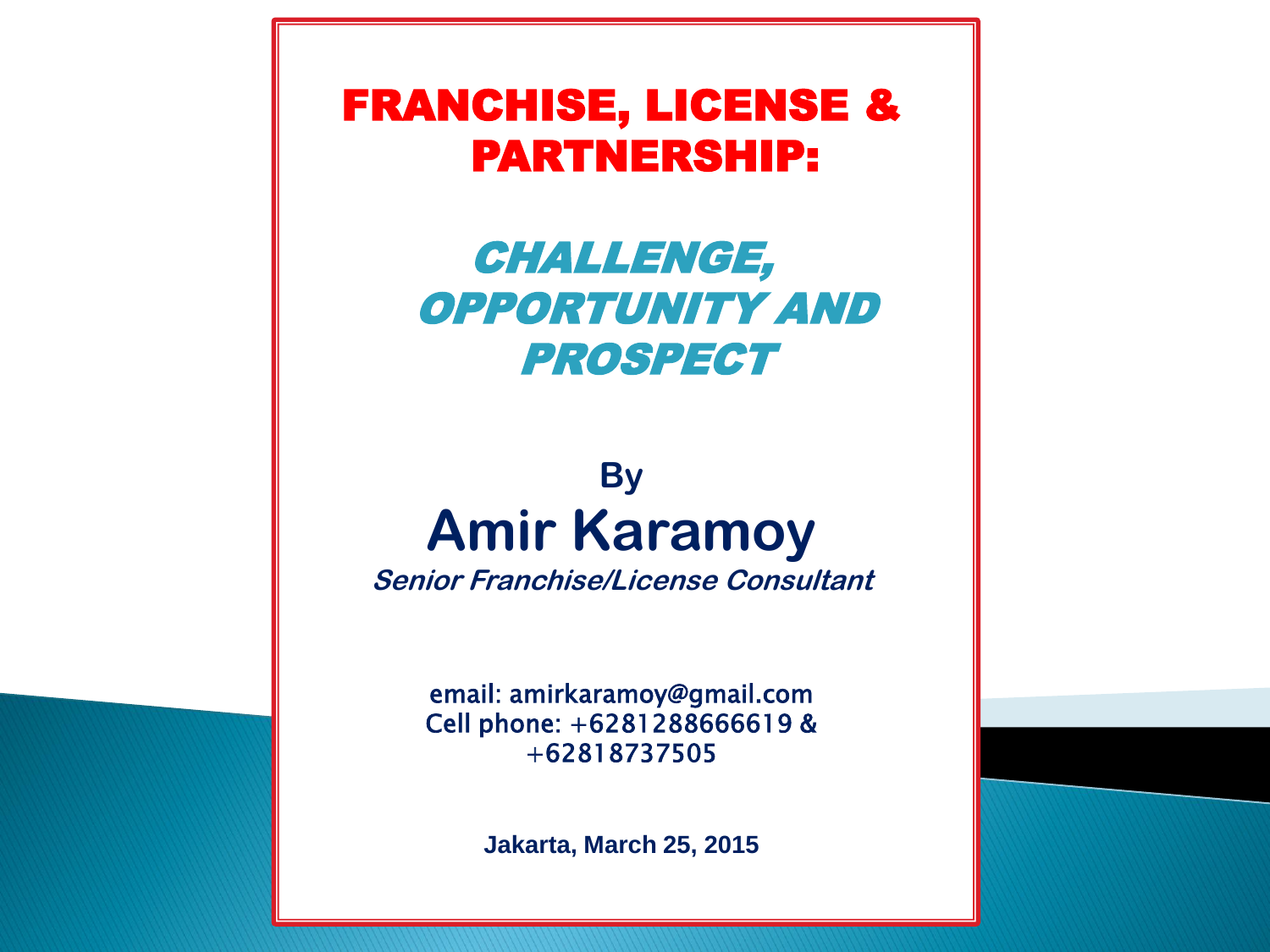The difference between franchising with (brand) licensing is only in definition/theory. However in practice there is a lot of similarity

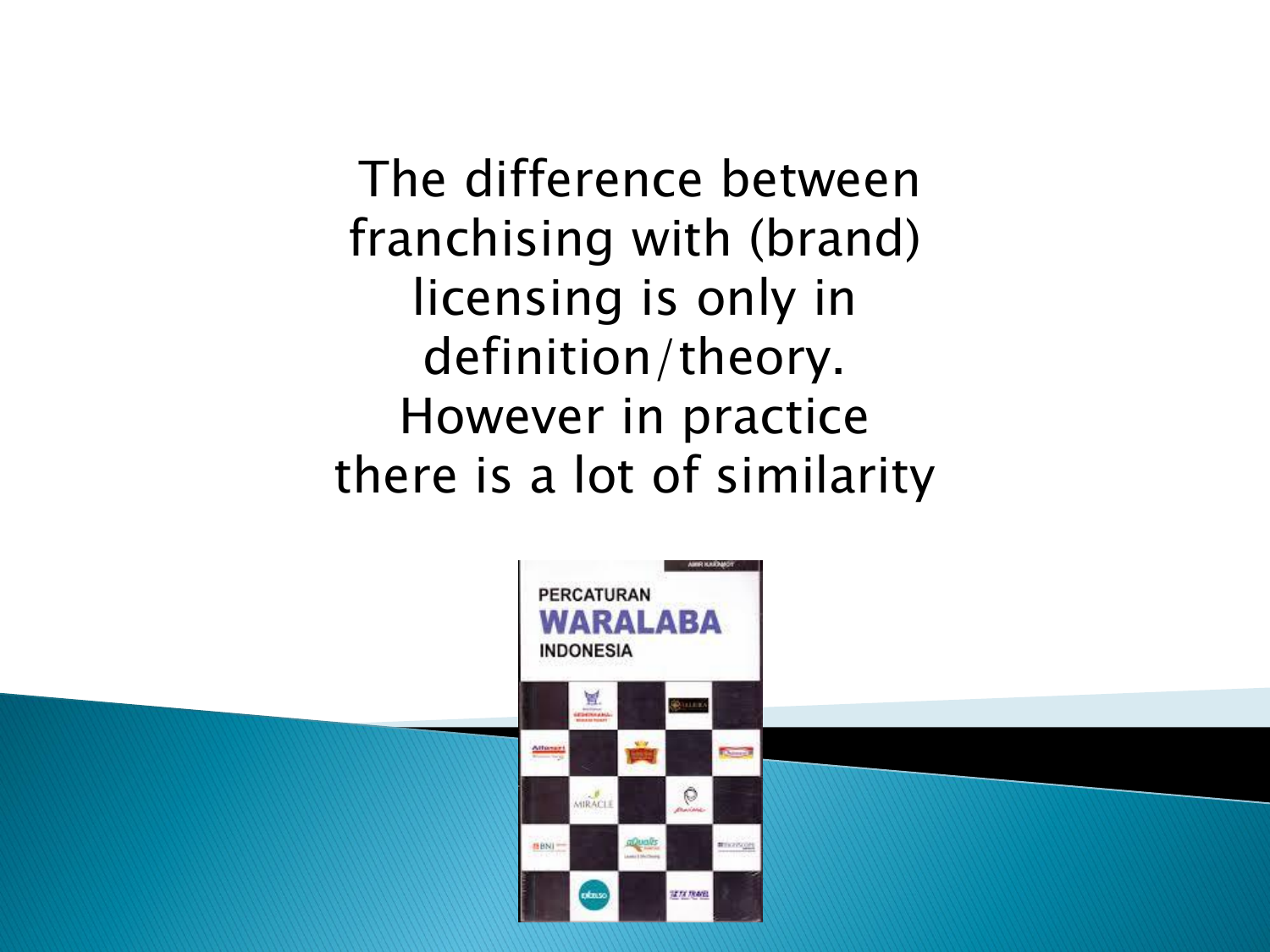# What & Why Franchising ?

- ◆ Sharing success in business and profit
- \* Two sides of a coin: Creating entrepreneurs and employment opportunities
- ❖ Distribution system based on intellectual property

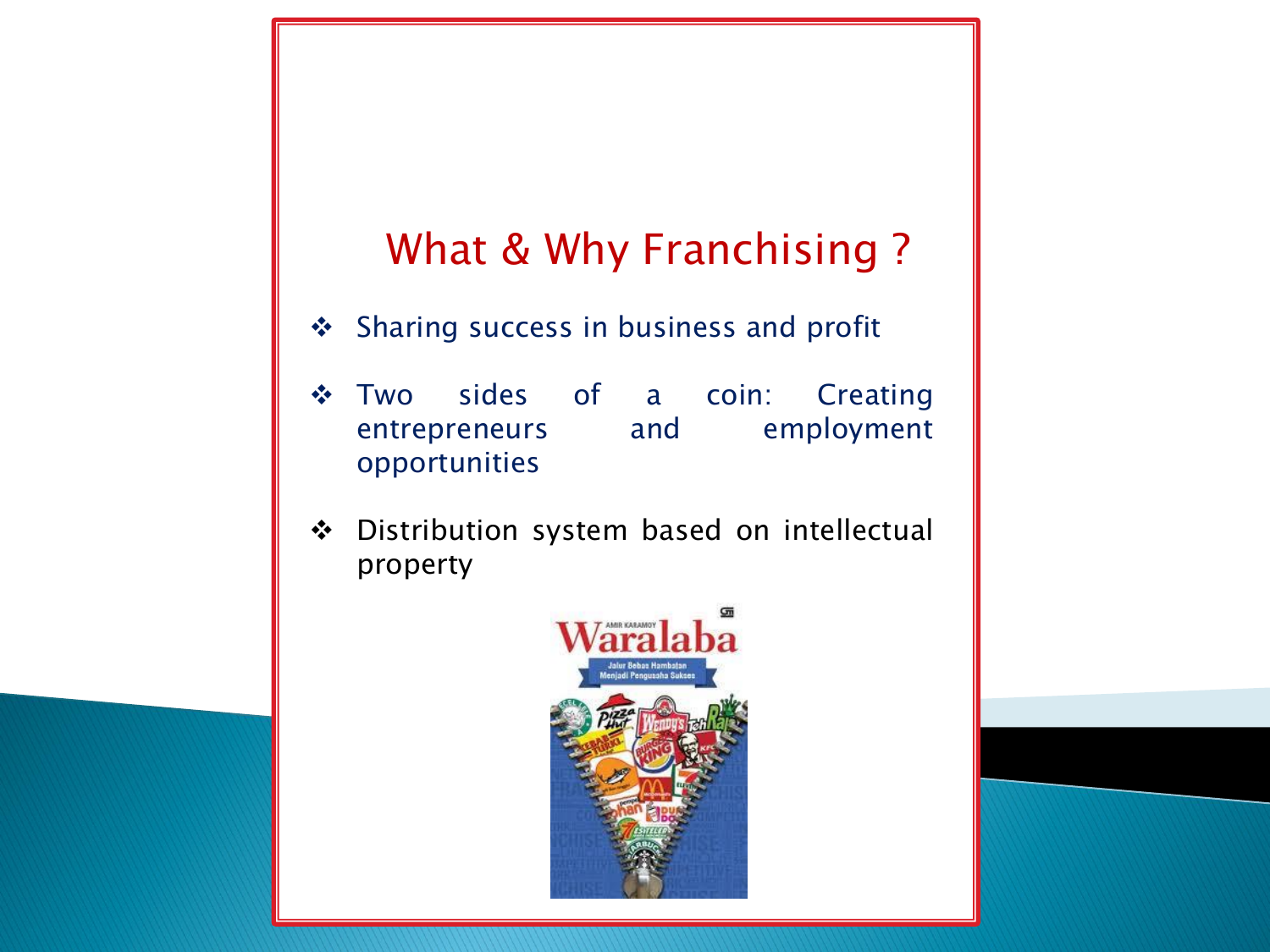# ESTIMATED MARKET REALITIES

- OF TOTAL 1500 COMPANIES: FRANCHISORS (23%), LICENSORS (37%), PARTIES PROVIDE PARTNERSHIP SCHEME (40%)
- > TURNOVER IDR 150 TRILLION
- **► CREATING 200.000 NEW ENTREPRENEURS**
- $\triangleright$  LABOR ABSORBED: 2,3 MILLION MEN POWER

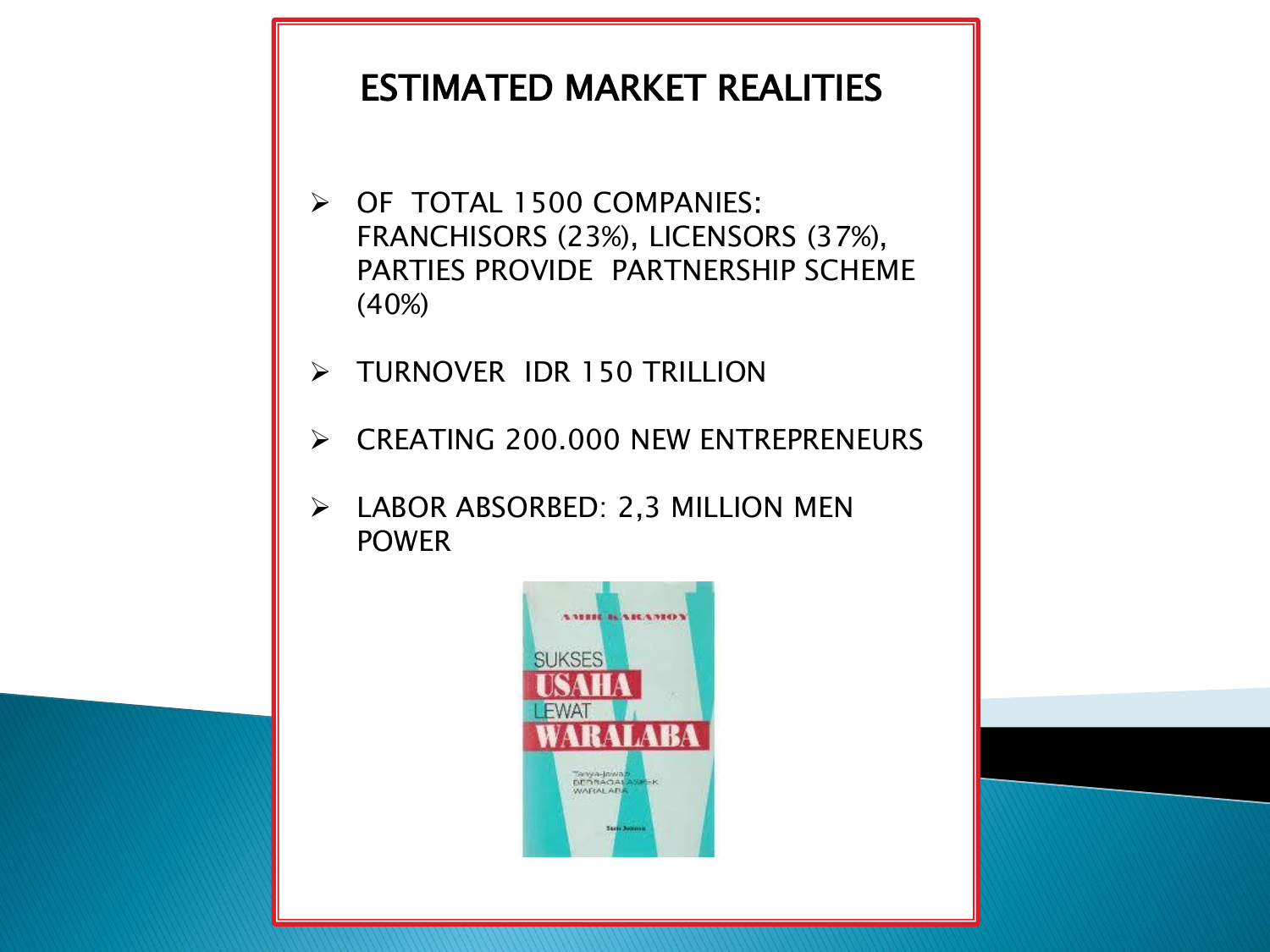# Franchise Policy: Problems and Challenges

- 1) Franchise: Over regulated
- 2) Retail shops have to sell at least 80% of domestic products
- 3) Any restaurant franchisor or master franchise can only build 250 company owned restaurants/cafes
- 4) In a franchise retail shop, it is permitted to build 150 company owned shops
- 5) Company Owned Outlet & Equity Participation

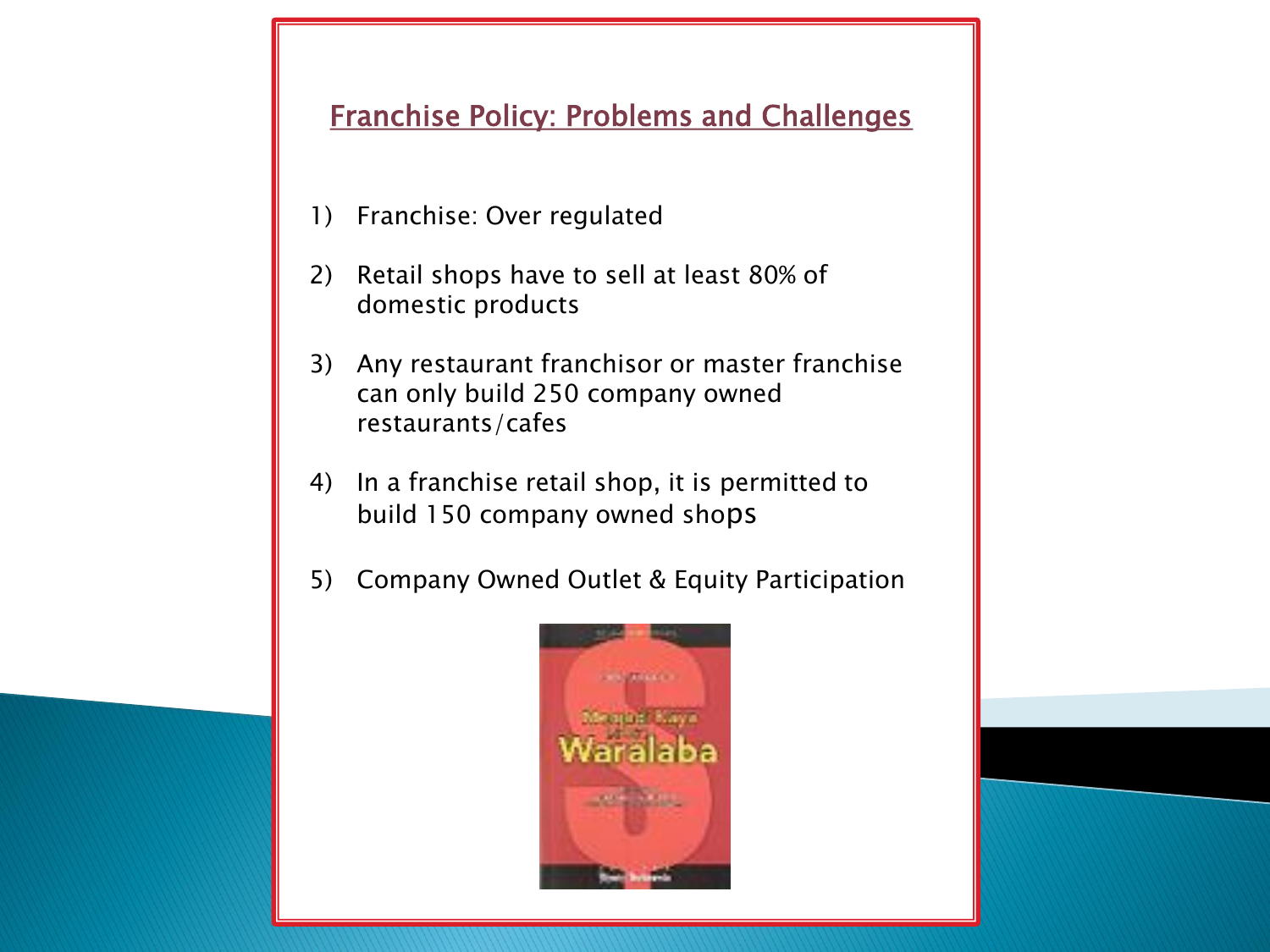# Future Prospect

- $\checkmark$  Franchise and License offer profitability as well as "new life style"
- $\checkmark$  Middle Class is the main target group
- $\checkmark$  According to the ADB, the growth of Indonesian middle class: From 45 million in 1999 to 95 million in 2009
- $\checkmark$  The middle class person as having an expenditure of 2 to 20 USD per day/capita
- $\checkmark$  According to the World Bank, Indonesia is part of 10 countries that have a high purchasing power in the world
- $\checkmark$  The growth of wealthy Indonesian is the fastest on earth. It is projected the increase is 148% within the next decade (Knight Frank – Global Consultant)